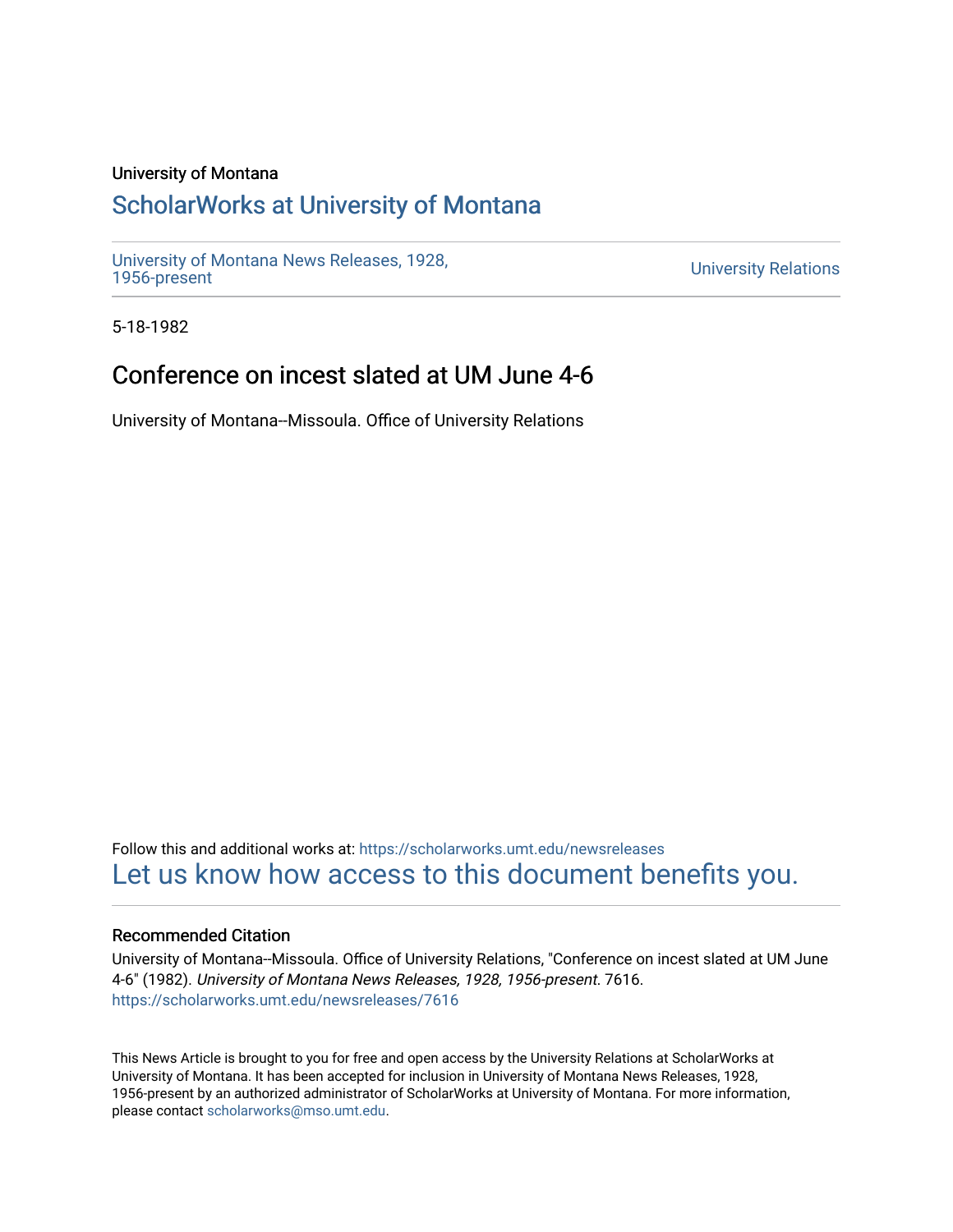

**Office of University Relations • Missoula, Montana 59812 • (406) 243-2522**

**MEDIA RELEASE**

braun/rv 5/18/82 dai1ies

### CONFERENCE ON INCEST SLATED AT UM JUNE 4-6

MISSOULA—

Homosexuality, pornography, rape, abortion, veneral disease--subjects that just a few years ago were taboo--today are being openly discussed and addressed. Now incest, perhaps the last and most repugnant taboo, is about to come out of the closet.

Like the dirtiest of dirty words, it is a topic too unspeakably horrible for most people even to discuss. But just because the problem is not discussed does not mean it doesn't exist.

Experts, such as Paul Moomaw, a clinical psychologist with Bitterroot Psychological Services in Missoula, say that conservative estimates are one in 10 that a little girl will be sexually abused or molested before she becomes an adult. The odds are, Moomaw says, that the man who abuses her will be a member of her own family and someone she trusts, such as her father, stepfather, uncle, older brother or grandfather. Moomaw says that sexual abuse happens most often to girls but that it happens to boys as well.

Florence Rush, author of "The Best Kept Secret: Sexual Abuse of Children," limits the definition of sexual abuse to "exhibitionism or physical genital contact." Moomaw defines it as "having your hands at the wrong place at the wrong time to intercourse or anything inbetween."

A new group called the Montana Incest Prevention Coalition is trying to do something about the problem. The coalition, which is comprised of psychologists,